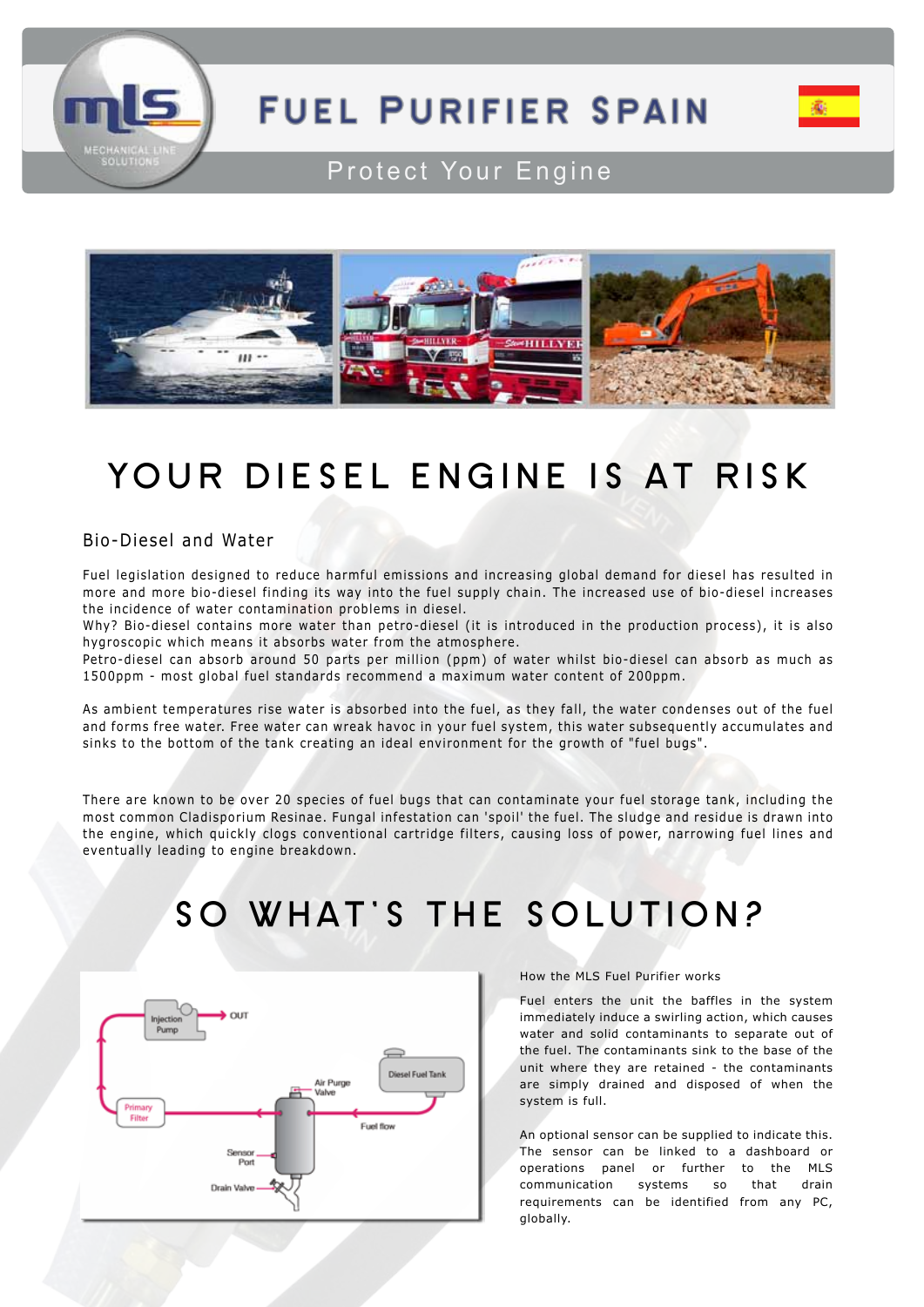

How good is the quality of the fuel being used in your equipment?

If you are hiring out generators, pumps or plant, can you be sure of the condition of the fuel going into your equipment? If you are using fuel provided to you on site, can you see that it is contaminated? Poor fuel storage, bad fuel transfer and housekeeping practices, or simple human error, can easily result in water, sand, grit, rust etc in fuel, all of these can harm your engine.

If you cannot be sure of the quality of the fuel going into your tractors, excavators, generators or pumps the engines that power them could be at risk and you could end up with expensive repairs and downtime. By fitting extra levels of protection on your vehicle or equipment you can reduce the risk of costly damage due to contaminated fuel.

The MLS Fuel Purifier will remove water and solid particulates from even the dirtiest, most contaminated fuel. When fitted in conjunction with a conventional fuel water separator, they will work together to ensure that your engine is protected from harmful water and particles.

The MLS Fuel Purifier acts as the 'first line of defence' removing traces of water and dirt, sludge and grit allowing the filter/separator to filter the fuel unhindered.



**Suitable for any diesel equipment - fitted to heavy plant, road transport, marine environment, agricultural, domestic and industrial generators.**

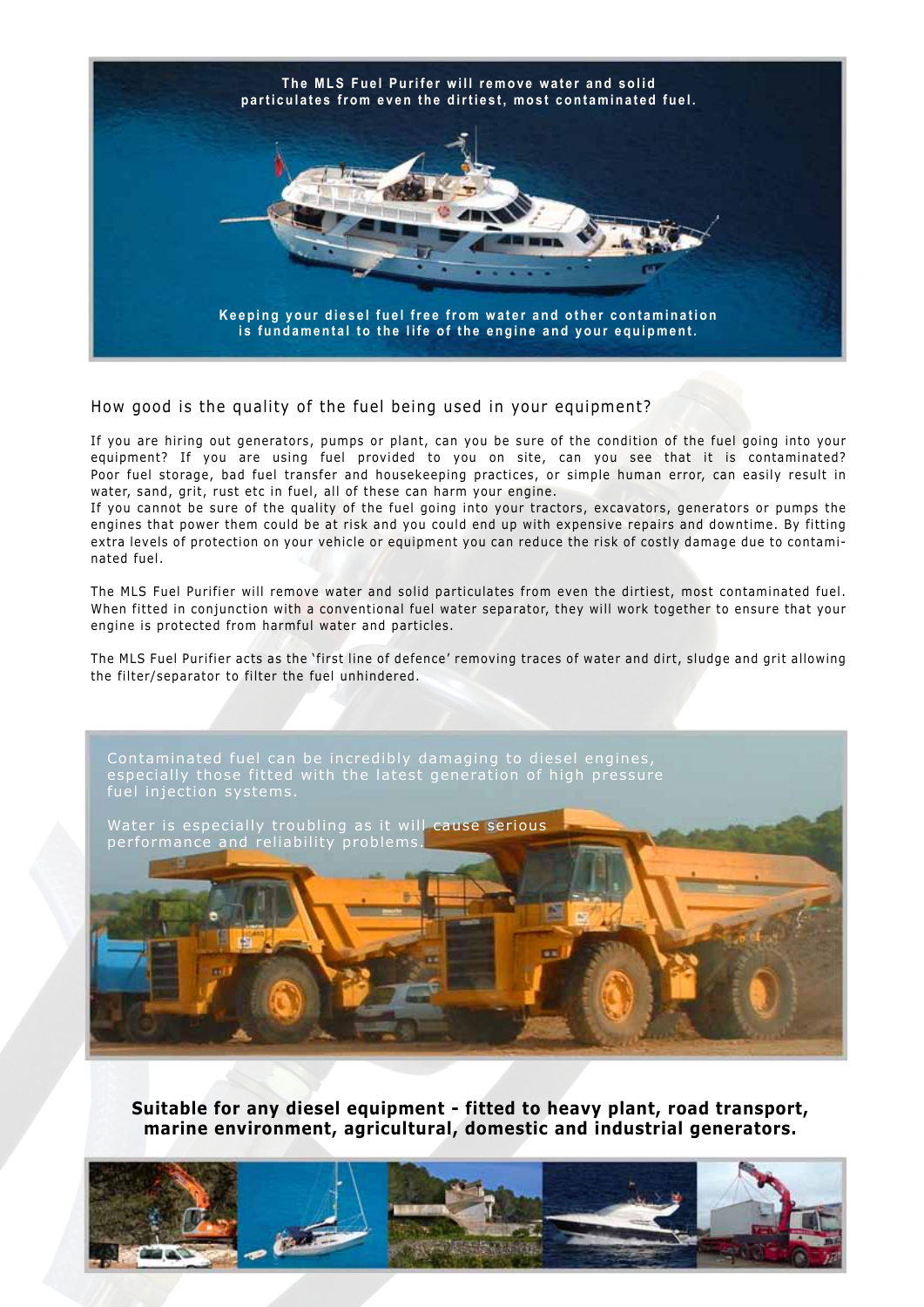| Engine misfiring and lower power input    | Fuel injectors can get clogged and fuel delivery<br>and injector spray patterns are affected                  |
|-------------------------------------------|---------------------------------------------------------------------------------------------------------------|
| Wear to fuel injector and pumps           | Water is a very poor lubricant and metal on metal<br>contact occurs resulting in scuffing and wear            |
| Corrosion of fuel system and engine parts | Steel components will rust in the presence of water                                                           |
| <b>Explosive damage to fuel injectors</b> | The combustion process will superheat any water<br>present which can cause injector tips to be<br>'blown off' |
| Acceleration of fuel oxidisation          | The oxygen in water acts to speed up the process<br>of fuel deterioration                                     |

The MLS Fuel Purifier provides major benefits for all types of diesel engines while protecting the environment from harmful emissions.

Avoid fuel/water related breakdowns and receive cleaner engine combustion.

Remove solid/semi solid contaminants such as dirt, rust and sludge which significantly extends the life of the standard engine fuel filter.

Maintain exhaust emission standards Save on paper consumables as the Fuel Purifier is filterless.

Extend engine rebuild period and life with fewer unscheduled repairs and call outs.

See manufacturers pump specification for confirmation.

### **product range**



#### **UNIT MFP2**

#### **DESCRIPTION**

For engines with a fuel pump flow rate of up to 1.9 litres per minute. Maximum engine size of 150 HP. See manufacturers pump specification for confirmation.

For engines with a fuel pump flow rate of up to 6 litres per minute. Maximum engine size of 300 HP.

#### **DIMENSIONS**

**DESCRIPTION**

**DIMENSIONS**

**UNIT MFP6**

MFP2 - 70mm Dia. x 170mm long

MFP6 - 115mm Dia. x 200mm long





### **MFP10**

**UNIT**

#### **DESCRIPTION**

For engines with a fuel pump flow rate of up to 10 litres per minute. Maximum engine size of 650 HP. See manufacturers pump specification for confirmation.

#### **DIMENSIONS** MFP10 - 115mm Dia. x 320mm long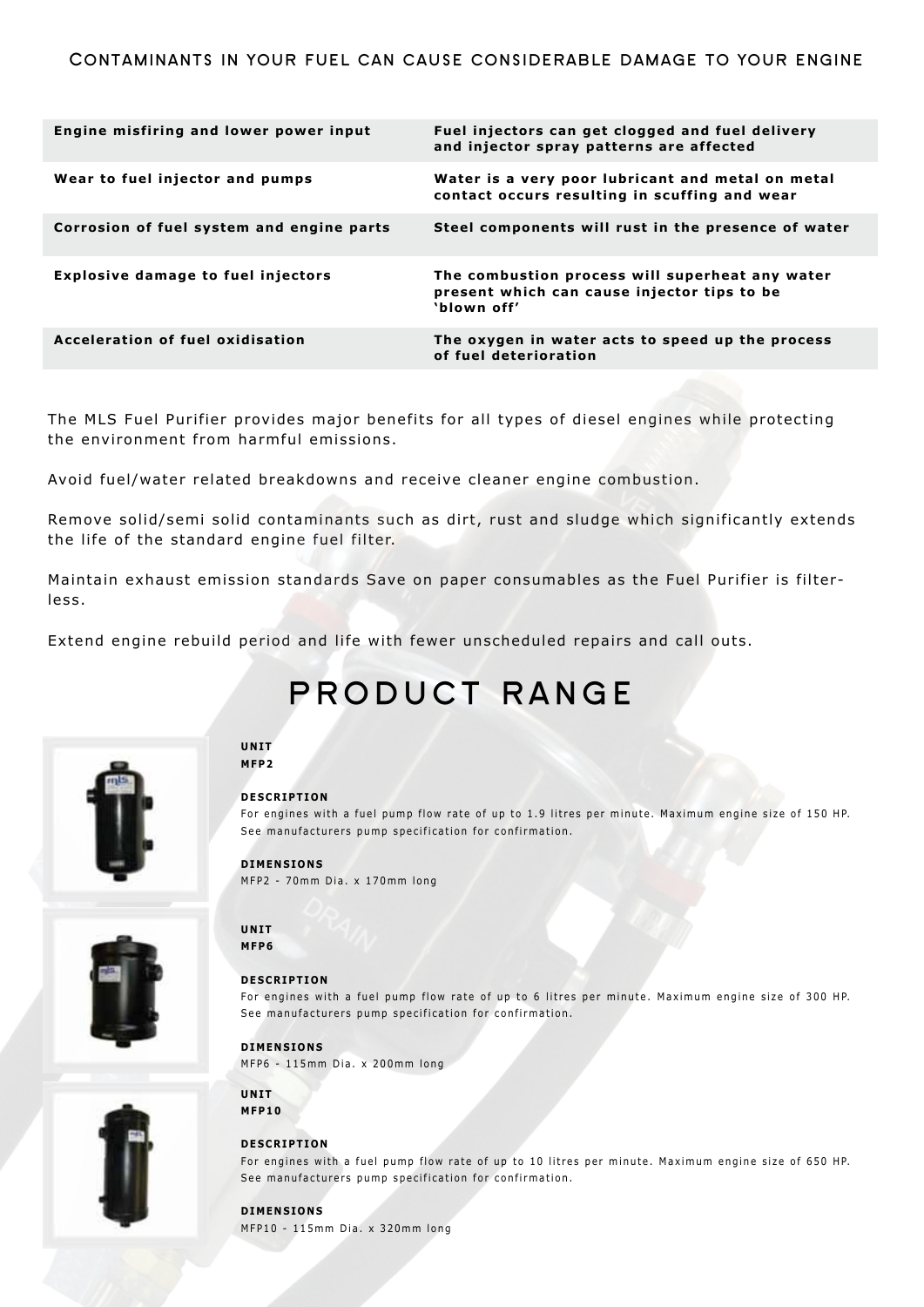









**80% reduction in contamination related call outs to machines with the FP.**





**UNIT MFP55**

#### **DESCRIPTION**

For engines with a fuel pump flow rate of up to 55 litres per minute. Maximum engine size of 850 HP. See manufacturers pump specification for confirmation.

**DIMENSIONS**

MFP2 - 115mm Dia. x 406mm long

**UNIT MFP150**

#### **DESCRIPTION**

For engines with a fuel pump flow rate of up to 150 litres per minute. Maximum engine size of 4,000 HP. See manufacturers pump specification for confirmation.

**DIMENSIONS** MFP6 - 13mm Dia. x 530mm long

**UNIT MFP340**

#### **DESCRIPTION**

For engines with a fuel pump flow rate of up to 340 litres per minute. Maximum engine size of N/A. See manufacturers pump specification for confirmation.

#### **DIMENSIONS**

MFP10 - 183mm Dia. x 960mm long

#### *What customers say*

Grayline Coaches have found that fitting the MLS purifier has not only given us **peace of mind on the quality of diesel our engines use, we have recorded lower**  exhaust emissions improving our green statistic for the environment.

**Alan Gray - Director,Grayline Coaches, Bicester.**



**"Customer savings in r to fuel are very significant. When a fuel related breakdown occurs, the fuel tank has to be drained and the fuel disposed of. On bigger machines this can be fuel up to the value of £250 wasted. By the MLS MFP we have reduced fuel wastage and have seen several other benefits" (see below)**



**Ray Luxton - Business Development Manager, Holt JCB**

**environmental and disposal cost the**

**Warranty claims inrelation to fuel pumps and injectors have been eliminated.**

**2-300 litres of waste fuel does not have to be disposed of.**

**Lynch Plant fully understands the enforced changes occurring with diesel quality plus**  the increasing threat of diesel bug contamination. Fitting the MLS purifier helps **to protect our plant which keeps our customers working.** 

**Merrill Lynch**



Rocket Rentals have fitted the mls fuel purifier for nearly three vears with excellent **results, in the past month alone the purifier has saved us two engines from serious failure and consequent cost, Nov 2011.**

**Simon Tomblin Managng Director Rocket Rentals Gloucester.**